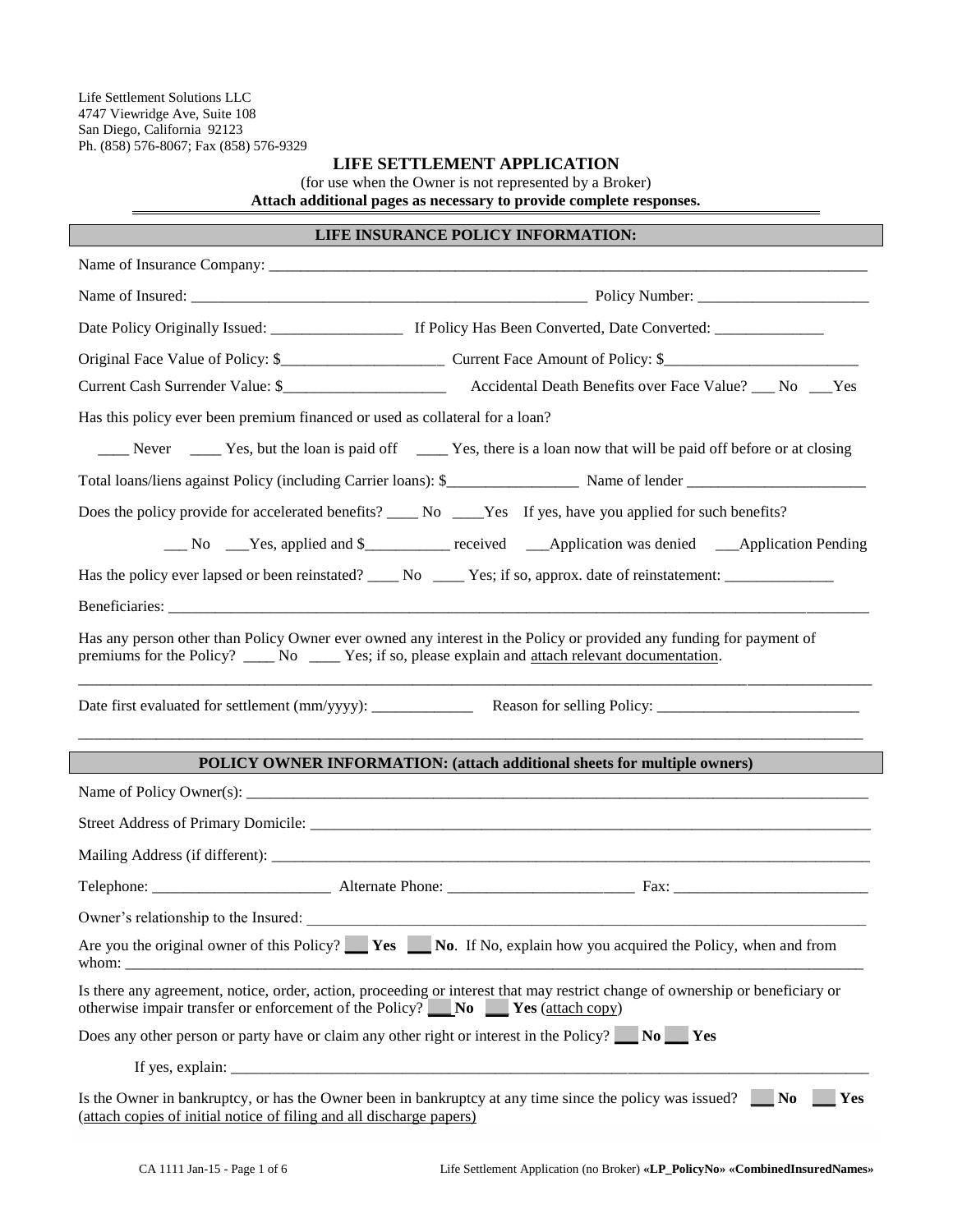# **Policy Owner Is [check one]:**

| <b>Individual(s)</b> [Complete Section A below] |
|-------------------------------------------------|
|-------------------------------------------------|

## **\_\_\_ Trust, Corporation, Partnership, LLC or Other Entity [***Complete Section B below***]**

|               | through this section if it does not apply.                                                                                                                                    |                                                                               |  | SECTION A – Complete if Policy Owner(s) is/are Individual(s) - attach additional sheets for multiple owners. Strike                |  |  |  |  |
|---------------|-------------------------------------------------------------------------------------------------------------------------------------------------------------------------------|-------------------------------------------------------------------------------|--|------------------------------------------------------------------------------------------------------------------------------------|--|--|--|--|
|               |                                                                                                                                                                               |                                                                               |  | Policy Owner's Date of Birth: Male/Female: Social Sec. No. ______________________                                                  |  |  |  |  |
|               |                                                                                                                                                                               |                                                                               |  |                                                                                                                                    |  |  |  |  |
|               | In what state does the Owner file Resident tax returns?                                                                                                                       |                                                                               |  |                                                                                                                                    |  |  |  |  |
|               |                                                                                                                                                                               |                                                                               |  |                                                                                                                                    |  |  |  |  |
|               | Marital Status: ___Single ___Married ___Widowed ___Separated* ___Divorced*<br>(*attach copy of decree or property settlement agreement showing disposition of life insurance) |                                                                               |  |                                                                                                                                    |  |  |  |  |
|               |                                                                                                                                                                               |                                                                               |  | Current Spouse, Putative or Common Law Spouse, Domestic Partner or Civil Union Partner, name, address and phone:                   |  |  |  |  |
|               |                                                                                                                                                                               | partner, dependent or other person? No New Yes (attach copy)                  |  | Is there any agreement or court order requiring you to maintain the Policy for the benefit of any child, spouse, former spouse,    |  |  |  |  |
| provide: Name |                                                                                                                                                                               | <b>Address</b>                                                                |  | Does any other person hold a power of attorney to manage the Owner's financial affairs? If so, please attach copy and<br>Phone No. |  |  |  |  |
|               |                                                                                                                                                                               |                                                                               |  |                                                                                                                                    |  |  |  |  |
|               |                                                                                                                                                                               | sheets for multiple owners. Strike through this section if it does not apply. |  | SECTION B – Complete if Policy Owner is a Trust, Corporation, Partnership, LLC or Other Entity - attach additional                 |  |  |  |  |
|               |                                                                                                                                                                               |                                                                               |  |                                                                                                                                    |  |  |  |  |
|               |                                                                                                                                                                               |                                                                               |  |                                                                                                                                    |  |  |  |  |
|               |                                                                                                                                                                               |                                                                               |  | Under which State's laws is this entity organized? Please provide copies of organizational documents                               |  |  |  |  |
|               |                                                                                                                                                                               |                                                                               |  |                                                                                                                                    |  |  |  |  |
|               |                                                                                                                                                                               |                                                                               |  |                                                                                                                                    |  |  |  |  |
|               |                                                                                                                                                                               |                                                                               |  |                                                                                                                                    |  |  |  |  |
|               |                                                                                                                                                                               |                                                                               |  | Trusts – Names of additional Trustees, state whether each is co-trustee, joint trustee or alternate trustee:                       |  |  |  |  |
|               | beneficial interest in the trust, at any time:                                                                                                                                |                                                                               |  | Names of all persons named as trust beneficiaries in trust documents, and all other persons that hold or have held any             |  |  |  |  |
|               |                                                                                                                                                                               |                                                                               |  |                                                                                                                                    |  |  |  |  |
|               |                                                                                                                                                                               | Partnerships, LLCs & Other – List partners and managing members:              |  |                                                                                                                                    |  |  |  |  |
| <b>Name</b>   |                                                                                                                                                                               | <b>Street Address</b>                                                         |  | Phone                                                                                                                              |  |  |  |  |
|               |                                                                                                                                                                               |                                                                               |  |                                                                                                                                    |  |  |  |  |

\_\_\_\_\_\_\_\_\_\_\_\_\_\_\_\_\_\_\_\_\_\_\_\_\_\_\_\_\_\_\_\_\_\_\_\_\_\_\_\_\_\_\_\_\_\_\_\_\_\_\_\_\_\_\_\_\_\_\_\_\_\_\_\_\_\_\_\_\_\_\_\_\_\_\_\_\_\_\_\_\_\_\_\_\_\_\_\_\_\_\_\_\_\_\_\_\_\_\_\_\_\_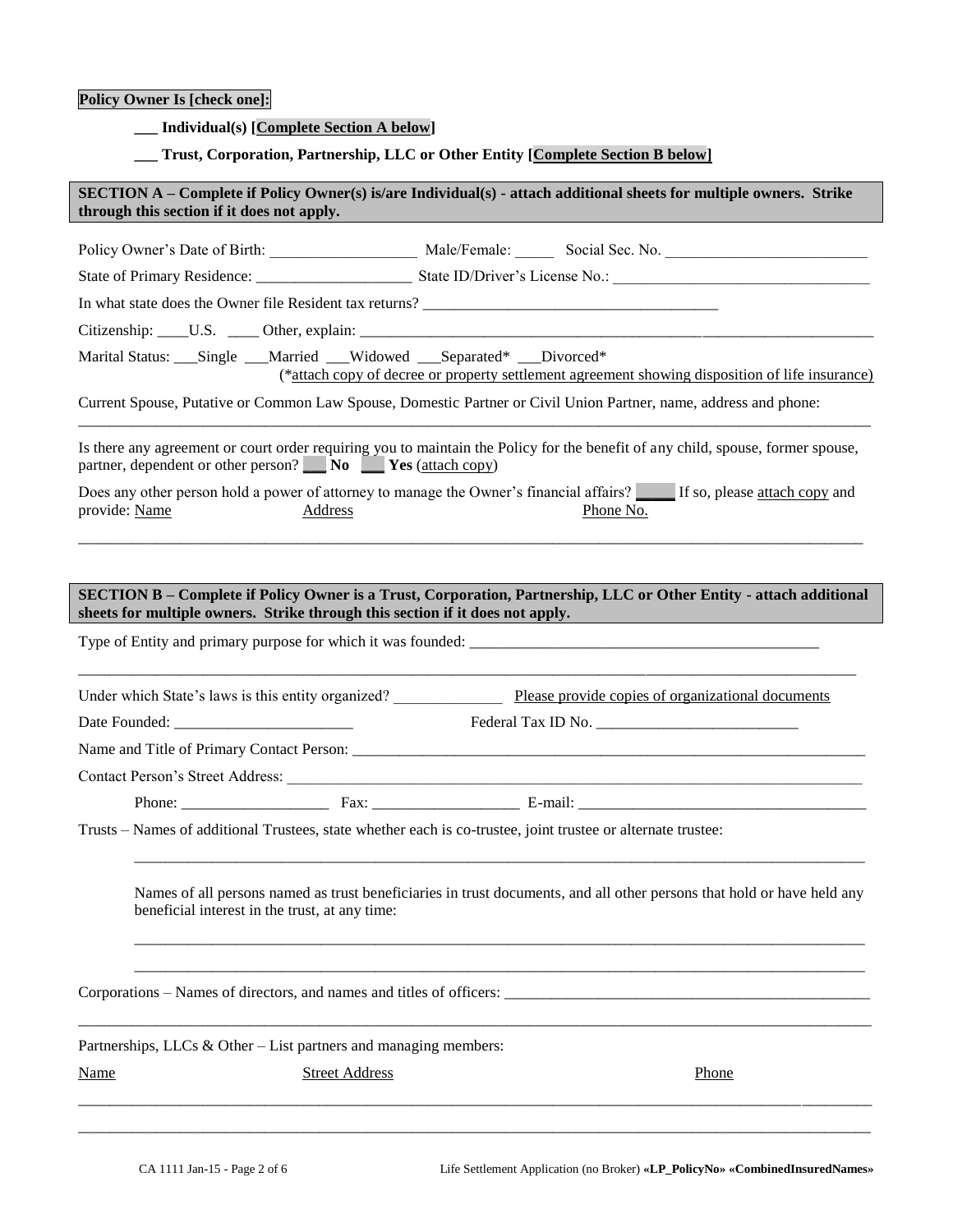## **IMPORTANT NOTICES, REPRESENTATIONS AND WARRANTEES**

**Verification of Material Information:** Each person signing this Life Settlement Application ("Settlement Application") certifies that you understand and agree that all of the requests for information and the information provided in this Settlement Application are material to any decision by Life Settlement Solutions LLC ("LSS") as to whether or on what terms it will purchase the Policy. Each of your answers in this Settlement Application is a statement by you that will be incorporated into any Life Settlement Contract with LSS.

**NOTICE TO POLICY OWNERS AND INSUREDS:** *<sup>U</sup>***ANY PERSON WHO KNOWINGLY PRESENTS FALSE INFORMATION IN AN APPLICATION FOR INSURANCE OR A LIFE SETTLEMENT CONTRACT IS GUILTY OF A**  CRIME AND UPON CONVICTION MAY BE SUBJECT TO FINES AND CONFINEMENT IN PRISON, OR BOTH.

**LSS HAS IN PLACE ANTI-FRAUD INITIATIVES DESIGNED TO DETECT AND PROSECUTE ACTIONS RESULTING FROM FRAUD. LSS WILL PURSUE ALL AVAILABLE REMEDIES FOR FRAUD, INCLUDING BUT NOT LIMITED TO RECOVERY OF MONEY DAMAGES. LSS WILL ALSO REPORT CASES OF SUSPECTED FRAUD TO THE APPROPRIATE LEGAL AND REGULATORY AUTHORITIES.** 

**By initialing below and signing this Settlement Application, each POLICY OWNER and INSURED represents, warrant, and agrees that:**

- **1. I have a full and complete understanding of the benefits of the Policy described in this Settlement Application;**
- **2. I have received and read a copy of the California Department of Insurance Life Settlement Licensee Disclosure to Life Settlement Applicant;**
- **3. I have received and read a copy of the LSS Privacy Policy notice;**
- **4. If the Policy Owner enters into a Life Settlement Contract with LSS, I agree to execute any related documents to effect the life settlement, including, but not limited to, any documents required for release of information about the Insured, Policy Owner or the Policy to the appropriate parties in connection with the Contract, completion of the settlement transaction, or the new owner's management of the Policy after the settlement transaction has been completed;**
- **5. If requested, I will sign a consent to authorize LSS to initiate any criminal records check and/or background check that LSS deems appropriate under the circumstances;**
- **6. I have provided truthful information in response to this Settlement Application and all other disclosures and information provided to LSS;**
- **7. I sign this Settlement Application and all other documents signed in connection with this application freely and voluntarily.**

**POLICY OWNER AND INSURED INITIALS: \_\_\_\_\_\_\_\_\_\_\_\_\_\_\_\_\_\_\_\_\_**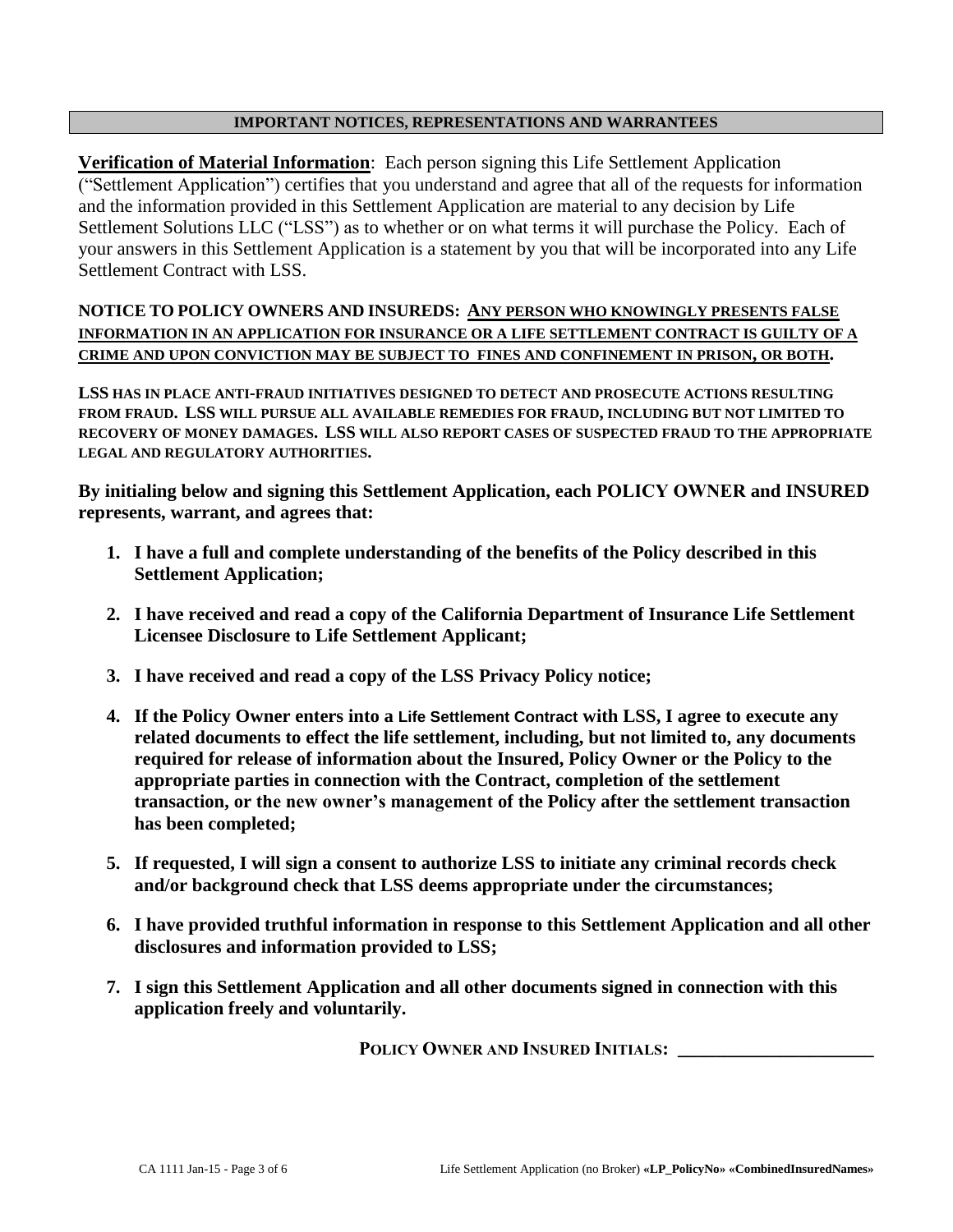### **FIRST INSURED'S PERSONAL INFORMATION**

|                                               |         |                                                                       | Male Female Date of Birth: Place of Birth:                                                                                             |
|-----------------------------------------------|---------|-----------------------------------------------------------------------|----------------------------------------------------------------------------------------------------------------------------------------|
|                                               |         |                                                                       |                                                                                                                                        |
|                                               |         |                                                                       |                                                                                                                                        |
|                                               |         |                                                                       |                                                                                                                                        |
|                                               |         |                                                                       |                                                                                                                                        |
|                                               |         |                                                                       |                                                                                                                                        |
|                                               |         | behalf of the Insured? No Ves. If so, please attach copy and provide: | Does any other person hold a power of attorney to manage the Insured's personal affairs or to make health care decisions on            |
| Name                                          | Address | Phone No.                                                             | <b>Describe Powers Granted</b>                                                                                                         |
|                                               |         |                                                                       |                                                                                                                                        |
|                                               |         |                                                                       |                                                                                                                                        |
|                                               |         |                                                                       |                                                                                                                                        |
| to result in death within the next 36 months? |         |                                                                       | Does this Insured have a catastrophic, disabling, or life-threatening illness or condition, or any illness or condition that is likely |
| <b>No</b>                                     |         |                                                                       | <b>The Ves.</b> If Yes, please explain:                                                                                                |

*<sup>U</sup>***Insured's Verification of Material Information***U***: As the Insured named above, I certify that (1) the information provided on all pages of this Application is true and correct to the best of my knowledge, (2) all blank lines and spaces in this application were filled in prior to my signing it, (3) I have read, understand and agree to the notices, representations and warranties set forth on page 3 of this Application, and (4) I understand and agree that a copy of this Application form may be provided to the insurance company that issued the policy described herein.** *Do NOT sign this form unless all of the blank lines on all pages of this form have been completely and correctly filled in above. For any space above that does not apply, fill in "N/A" or "None" as appropriate.*

\_\_\_\_\_\_\_\_\_\_\_\_\_\_\_\_\_\_\_\_\_\_\_\_\_\_\_\_\_\_\_\_\_\_\_\_\_\_\_\_\_\_ \_\_\_\_\_\_\_\_\_\_\_\_\_\_\_\_\_\_\_\_\_\_\_\_\_\_\_\_\_\_\_\_\_\_\_\_\_\_\_\_\_\_\_\_\_\_\_\_\_

*0B***SIGNATURE OF FIRST INSURED DATE** *Signature of Witness\*\* Print Name Date*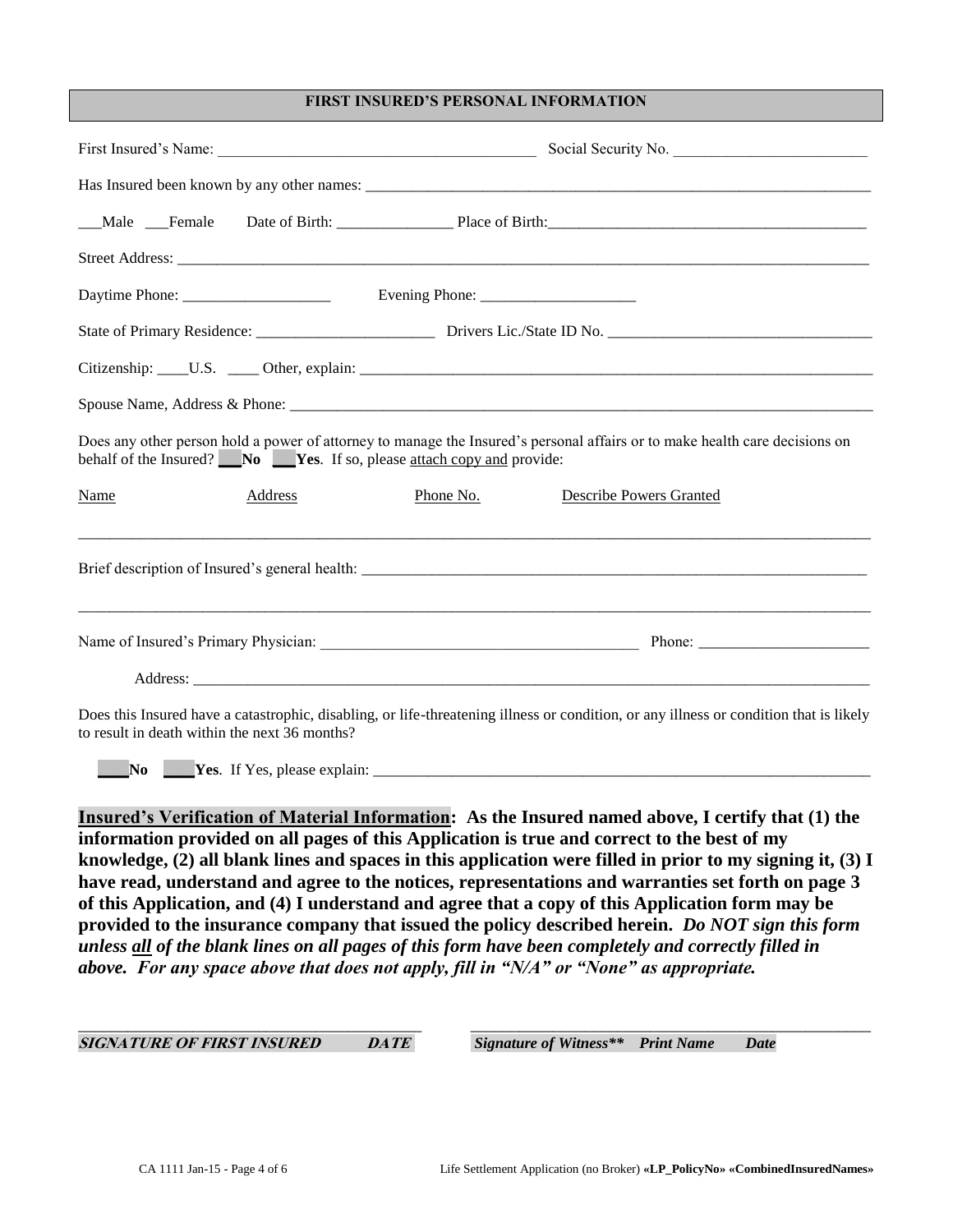### **SECOND INSURED'S PERSONAL INFORMATION (If applicable)**

|                                                                       | Social Security No.                                                                                                                    |  |  |  |  |  |  |
|-----------------------------------------------------------------------|----------------------------------------------------------------------------------------------------------------------------------------|--|--|--|--|--|--|
|                                                                       |                                                                                                                                        |  |  |  |  |  |  |
|                                                                       |                                                                                                                                        |  |  |  |  |  |  |
|                                                                       |                                                                                                                                        |  |  |  |  |  |  |
|                                                                       |                                                                                                                                        |  |  |  |  |  |  |
|                                                                       |                                                                                                                                        |  |  |  |  |  |  |
|                                                                       |                                                                                                                                        |  |  |  |  |  |  |
|                                                                       |                                                                                                                                        |  |  |  |  |  |  |
| behalf of the Insured? No Yes. If so, please attach copy and provide: | Does any other person hold a power of attorney to manage the Insured's personal affairs or to make health care decisions on            |  |  |  |  |  |  |
| <b>Name</b><br>Address                                                | Phone No.<br>Describe Powers Granted                                                                                                   |  |  |  |  |  |  |
|                                                                       |                                                                                                                                        |  |  |  |  |  |  |
|                                                                       |                                                                                                                                        |  |  |  |  |  |  |
|                                                                       |                                                                                                                                        |  |  |  |  |  |  |
| to result in death within the next 36 months?                         | Does this Insured have a catastrophic, disabling, or life-threatening illness or condition, or any illness or condition that is likely |  |  |  |  |  |  |
|                                                                       |                                                                                                                                        |  |  |  |  |  |  |

*<sup>U</sup>***Insured's Verification of Material Information***U***: As the Insured named above, I certify that (1) the information provided on all pages of this Application is true and correct to the best of my knowledge, (2) all blank lines and spaces in this application were filled in prior to my signing it, (3) I have read, understand and agree to the notices, representations and warranties set forth on page 3 of this Application, and (4) I understand and agree that a copy of this Application form may be provided to the insurance company that issued the policy described herein.** *Do NOT sign this form unless all of the blank lines on all pages of this form have been completely and correctly filled in above. For any space above that does not apply, fill in "N/A" or "None" as appropriate.*

\_\_\_\_\_\_\_\_\_\_\_\_\_\_\_\_\_\_\_\_\_\_\_\_\_\_\_\_\_\_\_\_\_\_\_\_\_\_\_\_\_\_ \_\_\_\_\_\_\_\_\_\_\_\_\_\_\_\_\_\_\_\_\_\_\_\_\_\_\_\_\_\_\_\_\_\_\_\_\_\_\_\_\_\_\_\_\_\_\_\_\_

*1B***SIGNATURE OF SECOND INSURED DATE** *Signature of Witness\*\* Print Name Date*